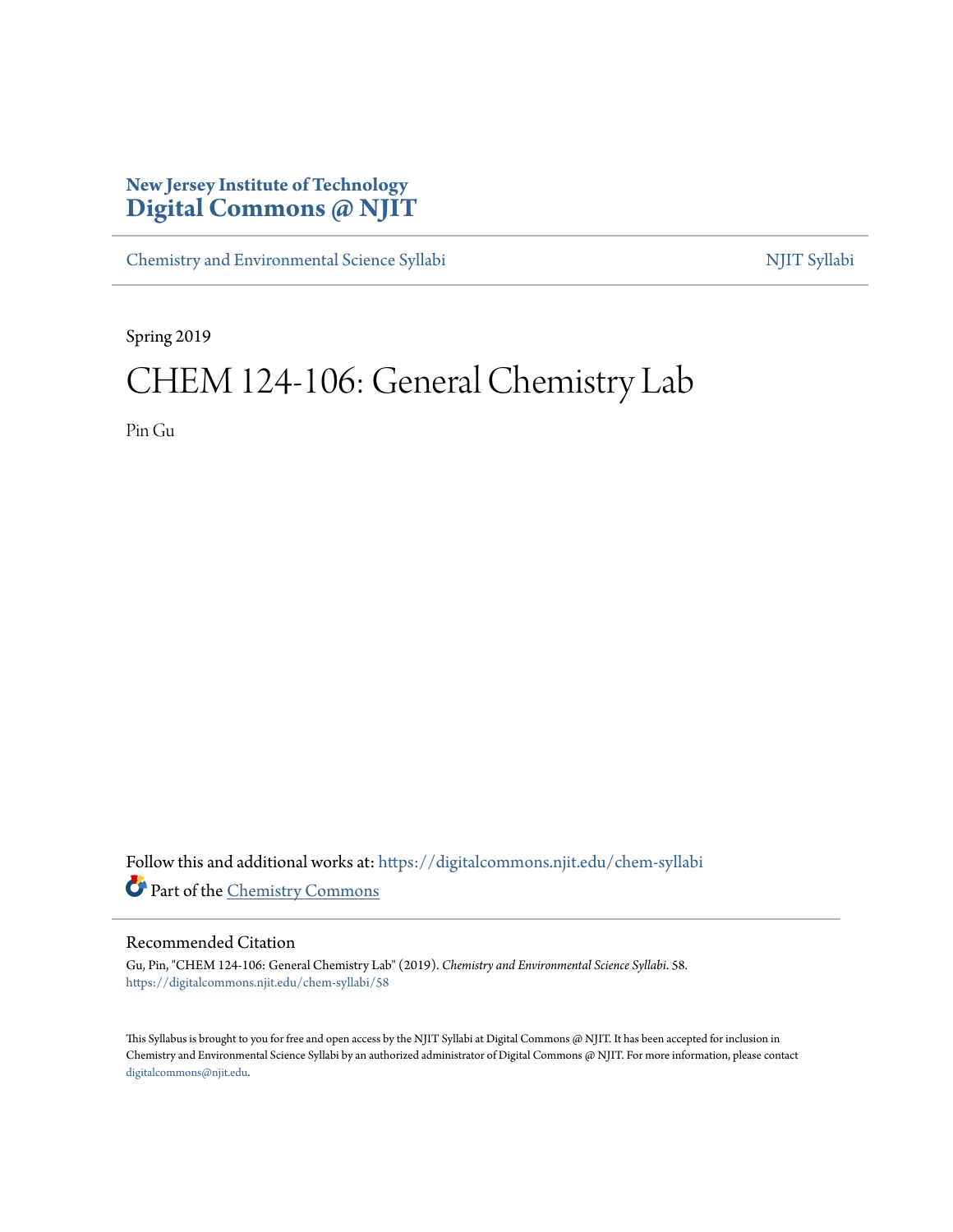

# THE COLLEGE OF SCIENCE AND LIBERAL ARTS

# THE DEPARTMENT OF CHEMISTRY AND ENVIRONMENTAL SCIENCE

# **Chemistry:** *Spring 2019 Syllabus*

**NJIT [Academic](https://www.njit.edu/policies/sites/policies/files/academic-integrity-code.pdf) Integrity Code**: All Students should be aware that the Department of Chemistry & Environmental Science (CES) takes the University Code on Academic Integrity at NJIT very seriously and enforces it strictly. This means that there must not be any forms of plagiarism, i.e., copying of homework, class projects, or lab assignments, or any form of cheating in quizzes and exams. Under the University Code on Academic Integrity, students are obligated to report any such activities to the Instructor.

# **COURSE INFORMATION**

**Course Description**: Chemistry 124 (General Chemistry Lab) is a laboratory course; it is designed to be taken concurrently with Chem 126. The experiments are designed to provide the students with practical experience and basic techniques in the chemistry laboratory. Also they will help the students understand the underlying concepts covered in Chem 125 and Chem 126.

**Number of Credits**: 1

**Prerequisites**: Chem 125

#### **Course-Section and Instructors**

| <b>Course-Section</b> | Instructor   | Email                  | <b>Office Hours</b>   |
|-----------------------|--------------|------------------------|-----------------------|
| 002                   | Liu, Chunyan | chunyan.liu@njit.edu   | By appointment        |
| 004                   | Gu, Pin      | pin.gu@njit.edu        | Tuesday $9 - 11$ am   |
| 006                   | Gu, Pin      | pin.gu@njit.edu        | Monday $9 - 11$ am    |
| 008                   | Gu, Pin      | pin.gu@njit.edu        | Wednesday 1-3 pm      |
| 010                   | Onyia, Ngozi | ngozi.m.onyia@njit.edu | By appointment        |
| 102                   | Gu, Pin      | pin.gu@njit.edu        | Thursday 9-11 am      |
| 104                   | Onyia, Ngozi | ngozi.m.onyia@njit.edu | By appointment        |
| 106                   | Gu, Pin      | pin.gu@njit.edu        | Thursday $11am - 1pm$ |

**Required Textbook**:

| $\parallel$ Title | General Chemistry Laboratory Experiments |
|-------------------|------------------------------------------|
| Author            | R.W. Kluiber                             |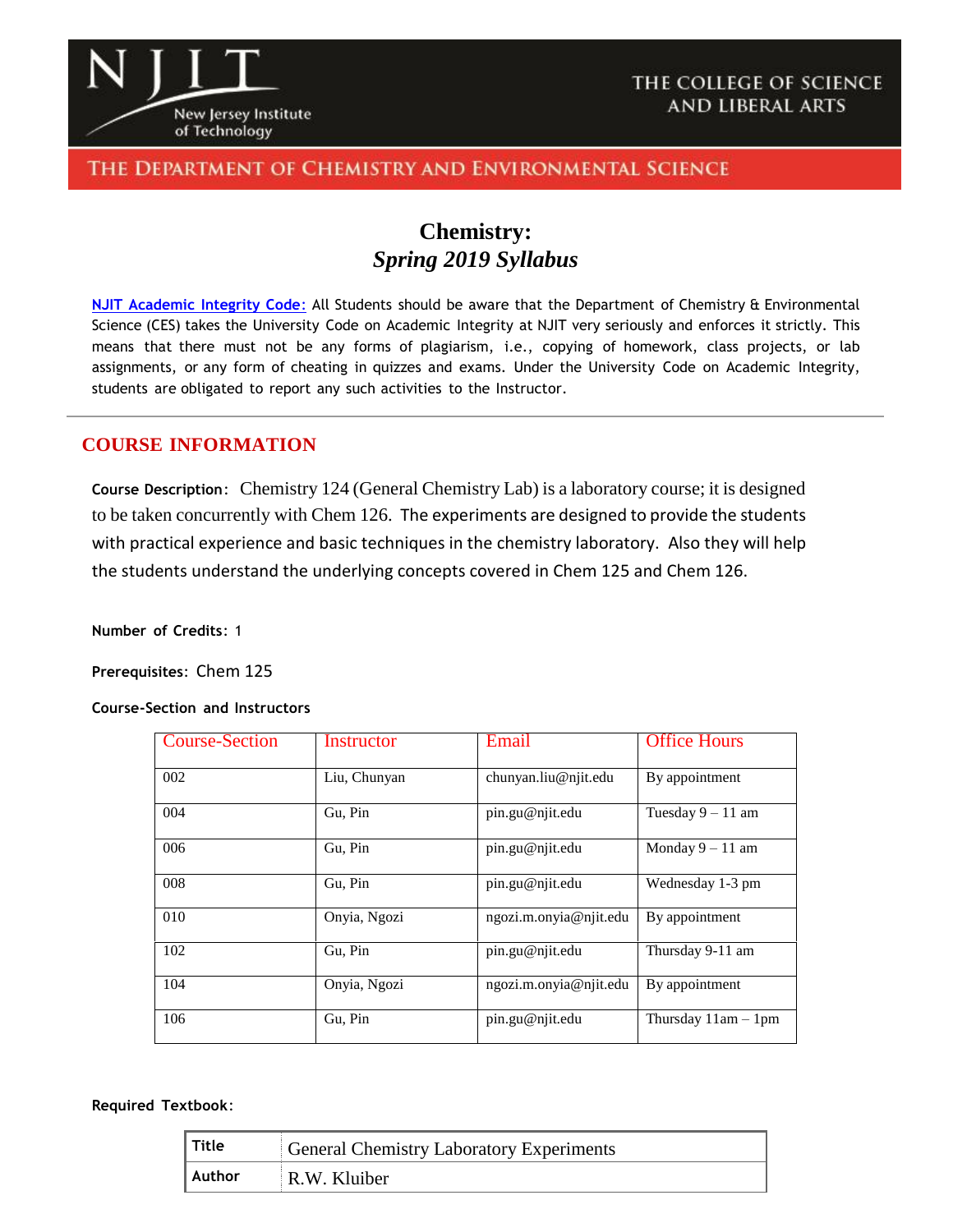| Edition   | 8.3 |
|-----------|-----|
| Publisher |     |
| ISBN #    |     |

**University-wide Withdrawal Date**: The last day to withdraw with a **W** is Monday, April 8, 2019. It will be strictly enforced.

# **Learning Outcomes:**

- Comply with safety rules when working in chemistry laboratory.
- Demonstrate the ability to use general chemistry laboratory equipment.
- Demonstrate the ability to follow lab manual instructions to perform chemistry experiments.
- Demonstrate the ability to use the knowledge of General Chemistry principles to solve the problem.
- Develop practices in recording experimental procedures and data.

# **POLICIES**

**All CES students must familiarize themselves with, and adhere to, all** official university-wide student policies. CES takes these policies very seriously and enforces them strictly.

 **Grading Policy**: The final grade in this course will be determined as follows:

Lab Reports and Accuracy: 85% Pre-Quiz: 10% Cleanliness of lab bench and sink: 5%

#### **Grading scheme:**

| A    | $90 - 100$  |   | $170 - 74.5$ |
|------|-------------|---|--------------|
| $B+$ | $85 - 89.5$ | D | $155 - 69.5$ |
| B    | $80 - 84.5$ |   | $<$ 55       |
| C+   | $75 - 79.5$ |   |              |

#### **Attendance Policy**:

- Attendance is mandatory. You must attend one section of lab each week.
- Students should sign the attendance sheet each week when arriving in lab.
- All experiments must be completed during the same lab period.

#### **Prelab Quizzes:**

For each experiment, students must pass a prelab quiz prior to beginning the experiment. **Students cannot begin an experiment until they have completed and passed the prelab quiz.** The completed prelab quiz accounts for 10% of each lab grade.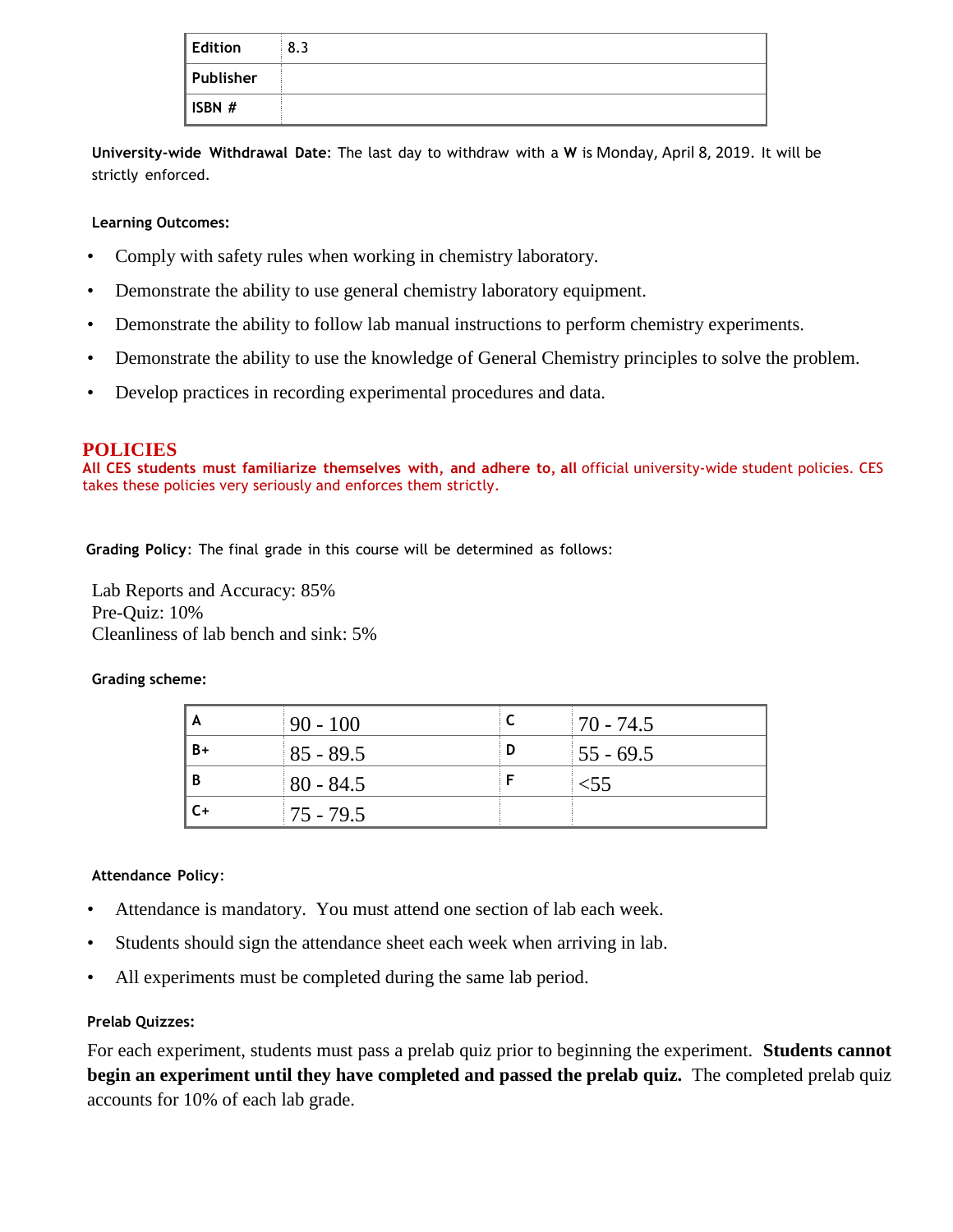# **Lab Reports:**

- A lab report will be handed in for each experiment. The report consists of the completed data sheet found in your lab manual, plus a separate page containing your calculations.
- For most experiments, lab reports must be handed in immediately following completion of the lab. For these experiments, **late lab reports will not be accepted**. For the final three experiments of the semester, students will be given one week to complete the report. Any reports turned in late will lose 10 points per week.

# **Working in Groups:**

- Students may perform experiments with **one or two** other persons. Any students found working in a group larger than **three** will receive a **zero** for that lab grade.
- Students working in groups must arrive at lab and begin the experiment **at the same time.** Both students must remain in lab until the experiment is completed and the lab reports have been handed in.
- Students working in groups can perform the experiment together and work on calculations together, but each student much hand in a separate lab report, which includes data and calculations which are their own work.

# **Makeup Lab Policy**:

The last week of the semester will be reserved for students to make-up a lab which was missed. At this time, students will be permitted to make-up **one experiment only.**

**Cellular Phones**: All cellular phones and other electronic devices must be switched off during all class times. Such devices must be stowed in bags during exams or quizzes.

# **Required Materials:**

- Lab manual (available at NJIT bookstore).
- Safety goggles (available at the NJIT Bookstore or Homedepot).
- Disposable nitrile gloves (available at amazon.com or Homedepot).
- Lab coat (color in white, available at amazon.com).
- Each lab group will be required to purchase a lock for the equipment locker.

# **Safety and Clean Up Policy:**

- WEAR SAFETY GOGGLES AT ALL TIMES IN THE LABORATORY.
- Clothing that covers your legs and shoulders are required. No shorts or short skirts.
- Everyone will be required to wear lab coats and gloves during each experiment.
- Closed shoes must be worn at all times. No saddles.
- Food or drink is not allowed in the lab.
- Turn off cell phones. Texting is not permitted in the lab.
- Properly dispose of waste materials.
- Cleanup your workspace at the end of each lab session and wash your hands prior to leaving the laboratory. **5% PENALTY WILL BE APPLIED TO YOUR LAB REPORT SCORE FOR FAILURE TO CLEAN UP PROPERLY!**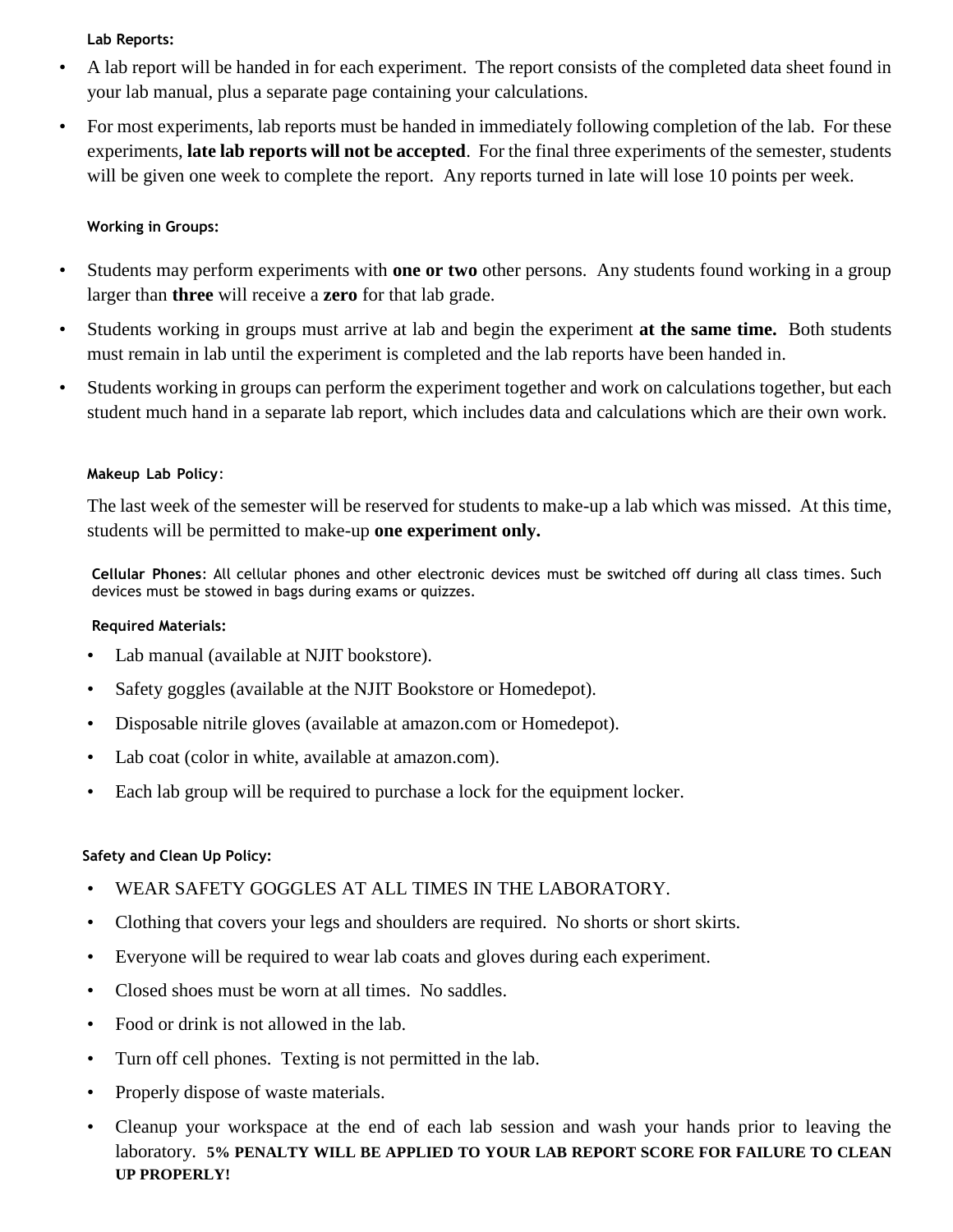# **ADDITIONAL RESOURCES**

**Chemistry Tutoring Center**: Located in the Central King Building, Lower Level, Rm. G12. Hours of operation are Monday - Friday 10:00 am - 6:00 pm. For further information please click [here.](http://chemistry.njit.edu/students/)

**Accommodation of Disabilities**: **O**ffice of **A**ccessibility **R**esources and **S**ervices (*formerly known as Disability Support Services*) offers long term and temporary accommodations for undergraduate, graduate and visiting students at NJIT.

If you are in need of accommodations due to a disability please contact Chantonette Lyles, Associate Director at the Office of Accessibility Resources and Services at 973-596-5417 or via email at [lyles@njit.edu.](mailto:lyles@njit.edu) The office is located in Fenster Hall Room 260. A Letter of Accommodation Eligibility from the Office of Accessibility Resources Services office authorizing your accommodations will be required.

For further information regarding self-identification, the submission of medical documentation and additional support services provided please visit the Accessibility Resources and Services (OARS) website at:

[http://www5.njit.edu/studentsuccess/disability-support-services/](http://www.njit.edu/studentsuccess/accessibility/)

**Important Dates** (See: <http://www.njit.edu/registrar/spring-2019-academic-calendar/>)

| Date              | Day     | Event                             |
|-------------------|---------|-----------------------------------|
| January 22, 2019  | т       | First Day of Classes              |
| February 1, 2019  | F       | Last Day to Add/Drop Classes      |
| March 17, 2019    | S       | Spring Recess Begins - No Classes |
| March 24, 2019    | S       | Spring Recess Ends                |
| April 8, 2019     | M       | Last Day to Withdraw              |
| April 19, 2019    | F       | Good Friday - No Classes          |
| May 7, 2019       | т       | Last Day of Classes               |
| May 8 - 9, 2019   | W - R   | <b>Reading Days</b>               |
| May 10 - 16, 2019 | $F - R$ | Final Exam Period                 |

# **Laboratory Schedule**

Below is a tentative weekly schedule. We will try to stick to this schedule as closely as possible. Students will be consulted with to reach an agreement on any modifications or deviations from the syllabus throughout the course of the semester.

| Week | Experiment                                    |
|------|-----------------------------------------------|
|      | Check in, Introduction, and Safety            |
|      | Measuring the Density of a Solid and a liquid |
|      | Some Non-metals and their Compounds           |
|      | Water of Hydration                            |